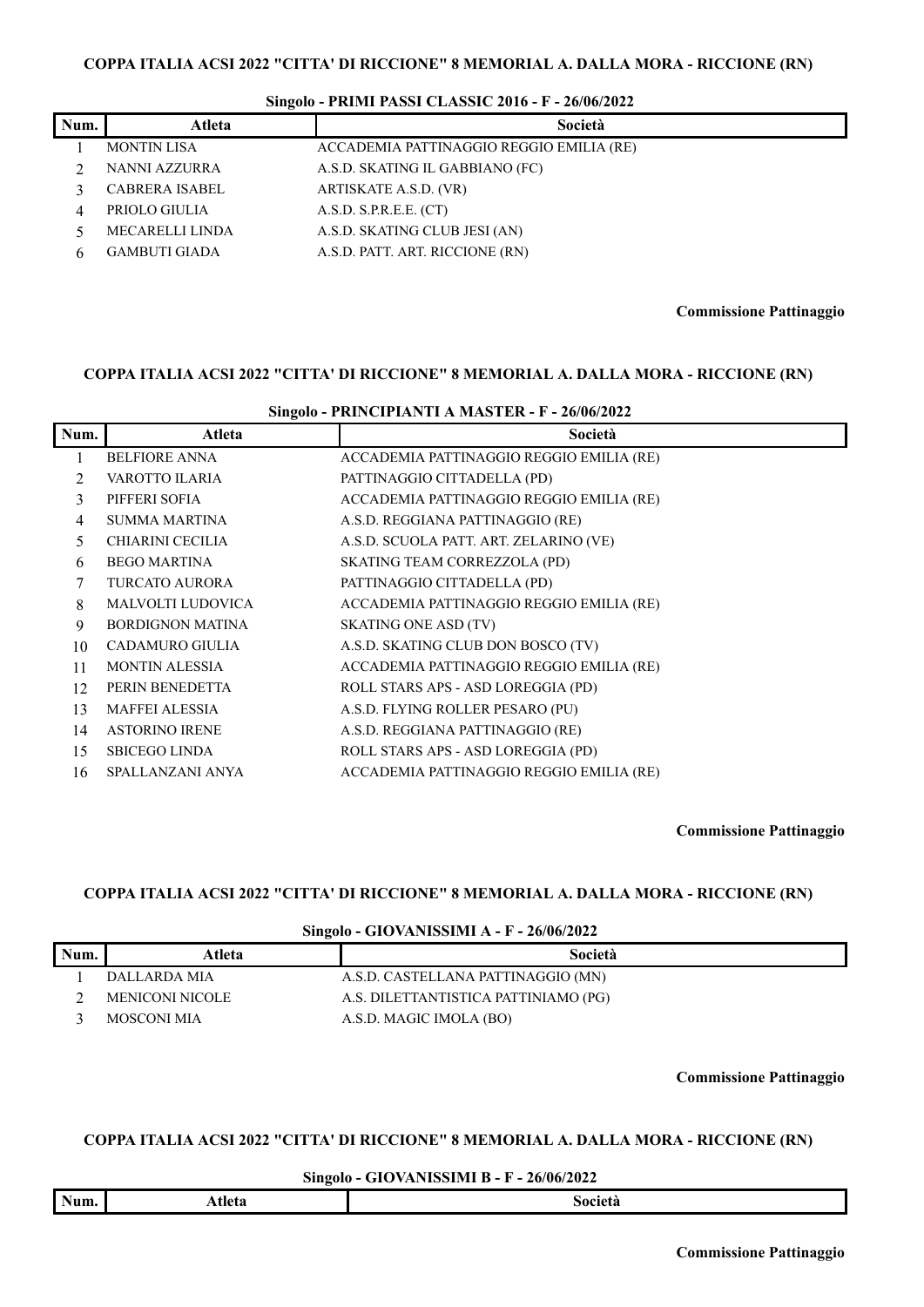**Singolo - GIOVANISSIMI B - F - 26/06/2022**

|      | ິ                |                                      |
|------|------------------|--------------------------------------|
| Num. | Atleta           | Società                              |
|      | CICCARELLI ELISA | A.S.D. SKATING CLUB JESI (AN)        |
|      | SARTI ASIA       | A.S.D. FLYING ROLLER PESARO (PU)     |
|      | PICCARDI SABRINA | A.S. DILETTANTISTICA PATTINIAMO (PG) |

**Commissione Pattinaggio**

### **COPPA ITALIA ACSI 2022 "CITTA' DI RICCIONE" 8 MEMORIAL A. DALLA MORA - RICCIONE (RN)**

#### **Singolo - ESORDIENTI REGIONALI A - F - 26/06/2022**

| Num. | Atleta                    | Società                         |
|------|---------------------------|---------------------------------|
|      | MORELLI AMBRA             | A.S.D. PATT. ART. RICCIONE (RN) |
|      | ZAGHINI GRETA             | A.S.D. PATT. ART. RICCIONE (RN) |
|      | <b>BONACORSI VITTORIA</b> | A.S.D. APAM MASER (TV)          |
|      | MOROLLI AURORA            | A.S.D. PATT. ART. RICCIONE (RN) |

**Commissione Pattinaggio**

### **COPPA ITALIA ACSI 2022 "CITTA' DI RICCIONE" 8 MEMORIAL A. DALLA MORA - RICCIONE (RN)**

| Singolo - ESORDIENTI REGIONALI B - F - 26/06/2022 |                           |                                 |
|---------------------------------------------------|---------------------------|---------------------------------|
| Num.                                              | Atleta                    | Società                         |
|                                                   | <b>BELLORA RACHELE</b>    | A.S.D. ROLLER VALLEBELBO (AT)   |
|                                                   | <b>GAZZOLA GAIA</b>       | A.S.D. APAM MASER (TV)          |
|                                                   | <b>BARBAGALLO GINEVRA</b> | A.S.D. S.P.R.E.E. (CT)          |
| 4                                                 | DE MARCHI THANH THAO      | A.S.D. APAM MASER (TV)          |
|                                                   | <b>SBORCHIA NAYMA</b>     | A.S.D. SKATING CLUB JESI (AN)   |
|                                                   | <b>ZAGHINI SARA</b>       | A.S.D. PATT. ART. RICCIONE (RN) |

**Commissione Pattinaggio**

# **COPPA ITALIA ACSI 2022 "CITTA' DI RICCIONE" 8 MEMORIAL A. DALLA MORA - RICCIONE (RN)**

#### **Singolo - ESORDIENTI A - F - 26/06/2022**

| Num. | Atleta                | Società                          |
|------|-----------------------|----------------------------------|
|      | PAGNOTTA ANNAMARIA    | A.S.D. PATT. ART. RICCIONE (RN)  |
|      | <b>GALANO MATILDE</b> | A.S.D. FLYING ROLLER PESARO (PU) |

**Commissione Pattinaggio**

### **COPPA ITALIA ACSI 2022 "CITTA' DI RICCIONE" 8 MEMORIAL A. DALLA MORA - RICCIONE (RN)**

### **Singolo - ESORDIENTI B - F - 26/06/2022**

|      | ິ                               |                                                                            |
|------|---------------------------------|----------------------------------------------------------------------------|
| Num. | 'leta<br>.                      | Societ                                                                     |
|      | TCT<br><b>DIVA</b><br>MF<br>SSA | (TV)<br>- ⊢ R<br>ΛΡΛ<br>$\mathbf{A} \mathbf{A} \mathbf{A}$<br>$\mathbf{N}$ |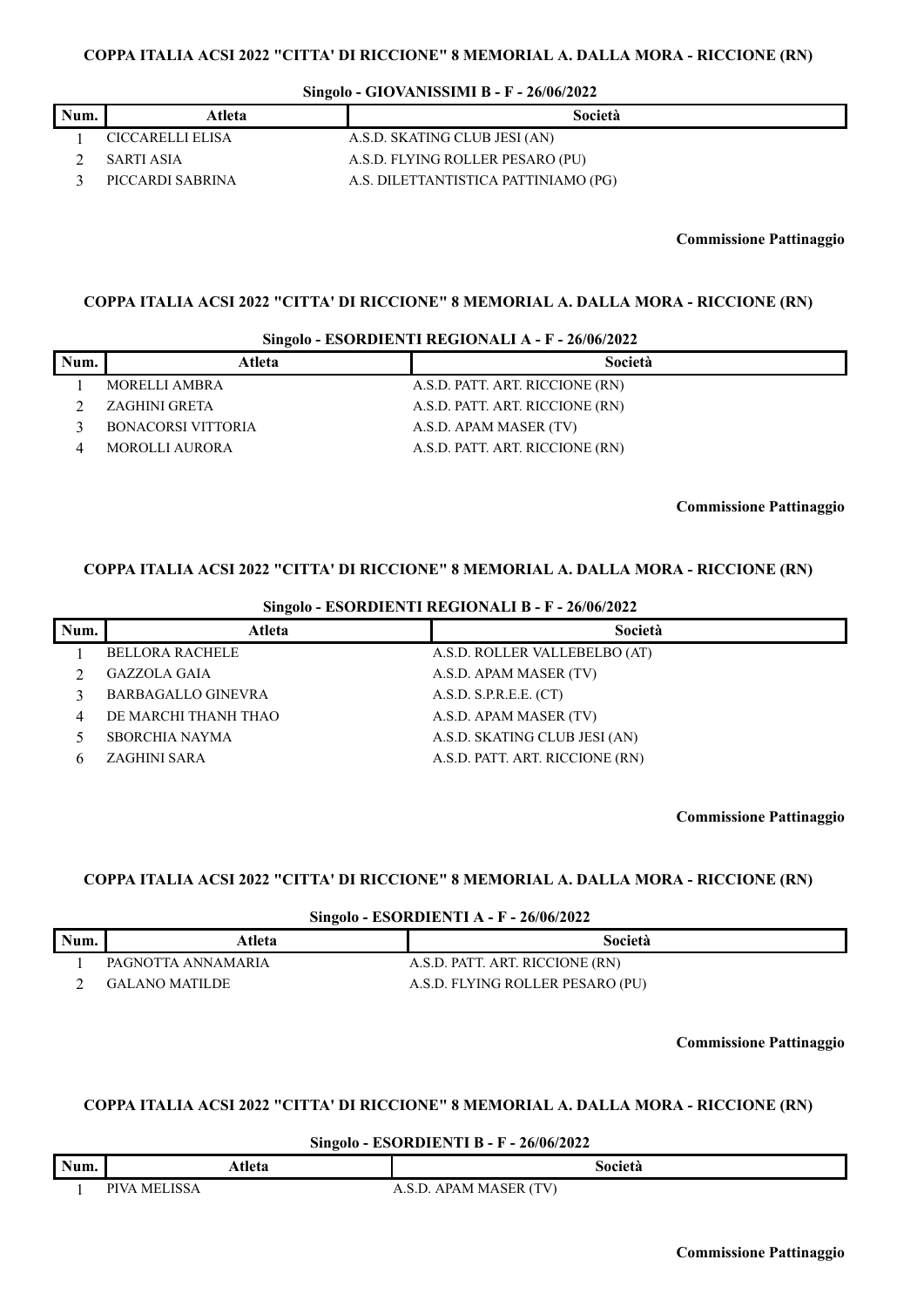**Singolo - ESORDIENTI B - F - 26/06/2022**

| Num. | Atleta        | Società                |
|------|---------------|------------------------|
|      | PRIOLO ASIA   | A.S.D. S.P.R.E.E. (CT) |
|      | GUIZZO GIULIA | A.S.D. APAM MASER (TV) |

**Commissione Pattinaggio**

### **COPPA ITALIA ACSI 2022 "CITTA' DI RICCIONE" 8 MEMORIAL A. DALLA MORA - RICCIONE (RN)**

#### **Singolo - ALLIEVI REGIONALI A - M - 26/06/2022**

| Num. | Heta                      | Società                         |
|------|---------------------------|---------------------------------|
|      | <b>BAISTROCCHI ETTORE</b> | A.S.D. PATT. ART. RICCIONE (RN) |

**Commissione Pattinaggio**

### **COPPA ITALIA ACSI 2022 "CITTA' DI RICCIONE" 8 MEMORIAL A. DALLA MORA - RICCIONE (RN)**

**Singolo - ALLIEVI REGIONALI A - F - 26/06/2022**

| Num. | Atleta            | Società                       |
|------|-------------------|-------------------------------|
|      | BALLARINI ALESSIA | A.S.D. SKATING CLUB JESI (AN) |
|      | MELLO MATILDE     | A.S.D. APAM MASER (TV)        |

**Commissione Pattinaggio**

#### **COPPA ITALIA ACSI 2022 "CITTA' DI RICCIONE" 8 MEMORIAL A. DALLA MORA - RICCIONE (RN)**

#### **Singolo - ALLIEVI REGIONALI B - F - 26/06/2022**

|      | $\overline{a}$            |                                    |
|------|---------------------------|------------------------------------|
| Num. | Atleta                    | Società                            |
|      | <b>SALIMBENE BEATRICE</b> | A.S.D. ROLLER VALLEBELBO (AT)      |
|      | <b>MUCA IRIS</b>          | A.S.D. PATT. ART. RICCIONE (RN)    |
|      | <b>CICCARELLI IRENE</b>   | A.S.D. SKATING CLUB JESI (AN)      |
|      | <b>CHIARLE FRANCESCA</b>  | A.S.D. ROLLER VALLEBELBO (AT)      |
|      | GIOVAGNOLI ANGELICA       | A.S.D. PATT. ART. RICCIONE (RN)    |
| h    | <b>BARIVIERA MARTA</b>    | A.S.D. SKATING CLUB DON BOSCO (TV) |
|      | TORELLO GAIA VITTORIA     | A.S.D. ROLLER VALLEBELBO (AT)      |
|      |                           |                                    |

**Commissione Pattinaggio**

#### **COPPA ITALIA ACSI 2022 "CITTA' DI RICCIONE" 8 MEMORIAL A. DALLA MORA - RICCIONE (RN)**

| Coppia Artistico - PRINCIPIANTI MASTER - 26/06/2022 |                |                                                                                                                           |
|-----------------------------------------------------|----------------|---------------------------------------------------------------------------------------------------------------------------|
| Num.                                                | Atleta         | Società                                                                                                                   |
|                                                     | <b>GIORGIA</b> | LYTVYN ALESSANDRO - ROSSETTI A.S.D. PATT. ART. SEMONTE 'L. MINELLI' (PG) - A.S.D. PATT. ART. SEMONTE<br>'L. MINELLI' (PG) |
|                                                     | <b>SARA</b>    | TALAMO NICOLO' MARIO - CARPUTI <sub>A.P.D.</sub> CIRCOLO ILVA BAGNOLI (NA) - A.P.D. CIRCOLO ILVA BAGNOLI (NA)             |

# **Coppia Artistico - PRINCIPIANTI MASTER - 26/06/2022**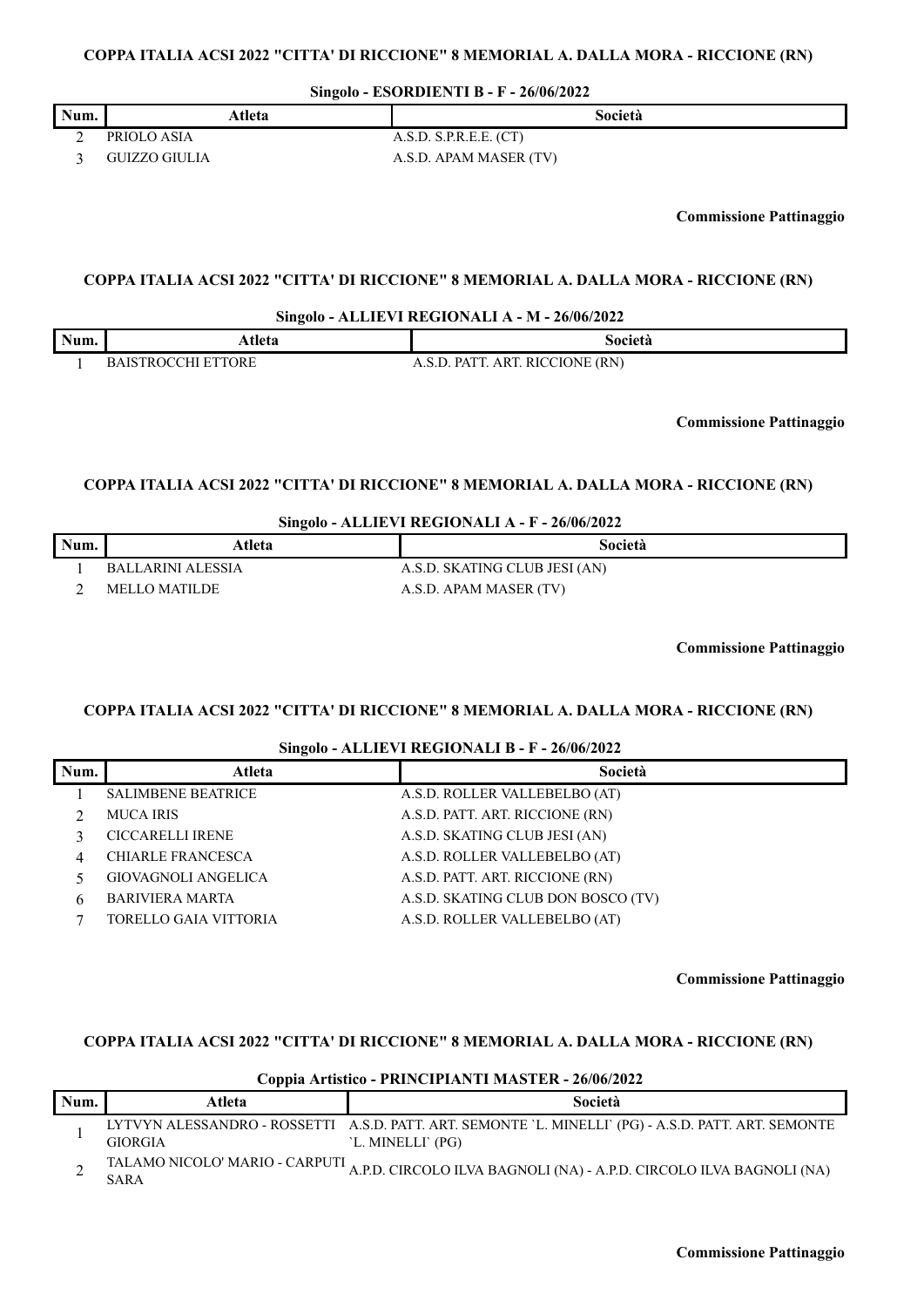**Coppia Artistico - PRINCIPIANTI MASTER - 26/06/2022**

|      | --                             |                                                             |
|------|--------------------------------|-------------------------------------------------------------|
| Num. | Atleta                         | Società                                                     |
|      | CIOTTI DARIO - MENICONI NICOLE | A.S. DILETTANTISTICA PATTINIAMO (PG) - A.S. DILETTANTISTICA |
|      |                                | PATTINIAMO (PG)                                             |

**Commissione Pattinaggio**

### **COPPA ITALIA ACSI 2022 "CITTA' DI RICCIONE" 8 MEMORIAL A. DALLA MORA - RICCIONE (RN)**

**Singolo - CIGNI GR.2 - F - 26/06/2022**

| Num. | Atleta        | Società                                |
|------|---------------|----------------------------------------|
|      | AVANTI DENISE | SKATING ONE ASD (TV)                   |
|      | PARUTTO ELISA | A.S.D. SCUOLA PATT. ART. ZELARINO (VE) |

**Commissione Pattinaggio**

### **COPPA ITALIA ACSI 2022 "CITTA' DI RICCIONE" 8 MEMORIAL A. DALLA MORA - RICCIONE (RN)**

### **Singolo - JUNIORES ACSI GR. 3 - F - 26/06/2022**

| Num. | Atleta                | Società                            |
|------|-----------------------|------------------------------------|
|      | LABADI MARIA          | PATTINAGGIO CITTADELLA (PD)        |
|      | PERINI LUCIA          | A.S.D. SKATING CLUB JESI (AN)      |
|      | LUBAN CLARA           | ROLL STARS APS - ASD LOREGGIA (PD) |
|      | <b>FIGNA LUCREZIA</b> | A.S.D. MAGIC IMOLA (BO)            |
|      | <b>BOUTALEB AICHA</b> | A.S.D. SKATING CLUB ISTRANA (TV)   |
| 6    | ROCCA LAVINIA         | ARTISKATE A.S.D. (VR)              |
|      | <b>CASONI AURORA</b>  | A.S.D. REGGIANA PATTINAGGIO (RE)   |
| 8    | <b>GULINA SERENA</b>  | A.S.D. MAGIC IMOLA (BO)            |
| 9    | <b>LAPERUTA NADIA</b> | A.S.D. SPORTING PORTICI (NA)       |

**Commissione Pattinaggio**

# **COPPA ITALIA ACSI 2022 "CITTA' DI RICCIONE" 8 MEMORIAL A. DALLA MORA - RICCIONE (RN)**

#### **Singolo - ALLIEVI A - F - 26/06/2022**

| Num. | Atleta             | Società                            |
|------|--------------------|------------------------------------|
|      | MOLOSHIKHINA DARIA | A.S.D. SKATING CLUB DON BOSCO (TV) |
|      | BIONDI GAIA        | A.S.D. FLYING ROLLER PESARO (PU)   |
|      | PAVIA ARIANNA      | A.S.D. ROLLER VALLEBELBO (AT)      |

**Commissione Pattinaggio**

#### **COPPA ITALIA ACSI 2022 "CITTA' DI RICCIONE" 8 MEMORIAL A. DALLA MORA - RICCIONE (RN)**

#### **Singolo - DIVISIONE NAZIONALE A 2007 - F - 26/06/2022**

| Num. | tlete<br>AUCIA | <b>Societa</b><br>$-100$ $-100$ $-100$ |
|------|----------------|----------------------------------------|
|      |                |                                        |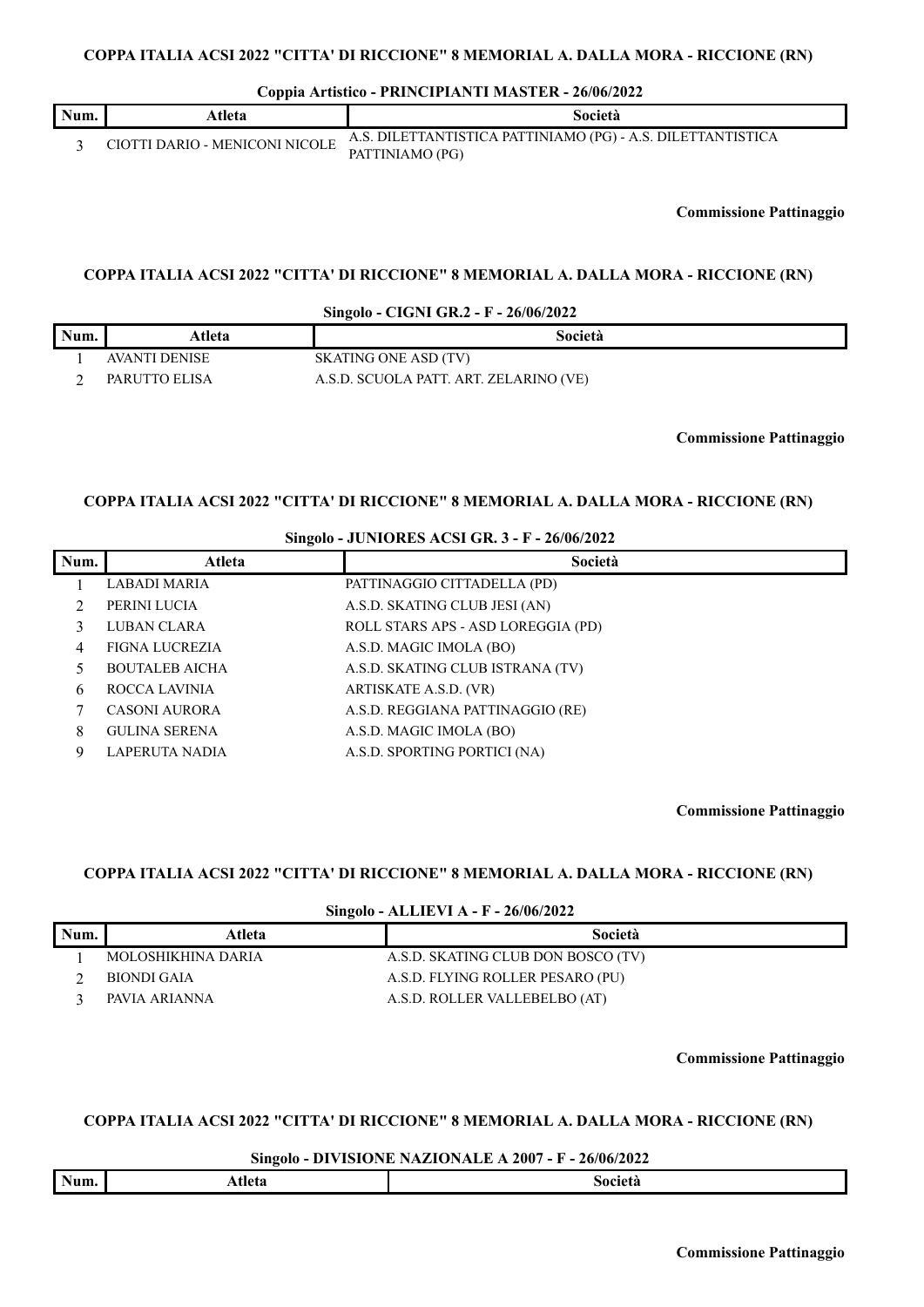#### **Singolo - DIVISIONE NAZIONALE A 2007 - F - 26/06/2022**

| Num. | Atleta                     | Società                            |
|------|----------------------------|------------------------------------|
|      | <b>DORINI FABIOLA</b>      | A.S.D. CASTELLANA PATTINAGGIO (MN) |
|      | PIERMARIA GAIA             | A.S.D. FLYING ROLLER PESARO (PU)   |
|      | <b>GORGAINI MAILA</b>      | A.S.D. CASTELLANA PATTINAGGIO (MN) |
|      | <b>BARIVIERA FRANCESCA</b> | A.S.D. SKATING CLUB DON BOSCO (TV) |
|      | RAVENOLDI VERONICA         | A.S.D. CASTELLANA PATTINAGGIO (MN) |

#### **Commissione Pattinaggio**

#### **COPPA ITALIA ACSI 2022 "CITTA' DI RICCIONE" 8 MEMORIAL A. DALLA MORA - RICCIONE (RN)**

### **Singolo - DIVISIONE NAZIONALE B - F - 26/06/2022**

| Num. | Atleta             | Società                            |
|------|--------------------|------------------------------------|
|      | BOSTANOVA YVELINE  | A.S.D. MAGIC IMOLA (BO)            |
|      | <b>BORIA SOFIA</b> | A.S.D. SKATING CLUB JESI (AN)      |
|      | ROSSI ELISA        | A.S.D. FLYING ROLLER PESARO (PU)   |
|      | PATELLI MATILDE    | A.S.D. CASTELLANA PATTINAGGIO (MN) |

**Commissione Pattinaggio**

#### **COPPA ITALIA ACSI 2022 "CITTA' DI RICCIONE" 8 MEMORIAL A. DALLA MORA - RICCIONE (RN)**

**Singolo - DIVISIONE NAZIONALE C - F - 26/06/2022**

| Num. | Atleta                   | Società                          |
|------|--------------------------|----------------------------------|
|      | NATALUCCI SOFIA          | A.S.D. SKATING CLUB JESI (AN)    |
|      | <b>ESPOSITO VITTORIA</b> | A.S.D. SPORTING PORTICI (NA)     |
|      | <b>GARAU ALESSIA</b>     | A.S.D. ROLLER VALLEBELBO (AT)    |
| 4    | <b>CAPUCCI MARTINA</b>   | A.S.D. FLYING ROLLER PESARO (PU) |
|      | PAVIA GIULIA             | A.S.D. ROLLER VALLEBELBO (AT)    |
| 6    | <b>ARDUINI NOEMI</b>     | A.S.D. FLYING ROLLER PESARO (PU) |
|      | <b>VESENTINI MICHELA</b> | ARTISKATE A.S.D. (VR)            |
| 8    | DI PAOLI MELISSA         | A.S.D. FLYING ROLLER PESARO (PU) |

**Commissione Pattinaggio**

### **COPPA ITALIA ACSI 2022 "CITTA' DI RICCIONE" 8 MEMORIAL A. DALLA MORA - RICCIONE (RN)**

#### **Singolo - DIVISIONE NAZIONALE D - M - 26/06/2022**

| Num. | www.                    | Società                                 |
|------|-------------------------|-----------------------------------------|
|      | ' DENNIS OMAR<br>FARHAL | LANA PATTINAGGIO (MN)<br>31 H H H<br>ΔS |

**Commissione Pattinaggio**

### **COPPA ITALIA ACSI 2022 "CITTA' DI RICCIONE" 8 MEMORIAL A. DALLA MORA - RICCIONE (RN)**

#### **Singolo - DIVISIONE NAZIONALE D - F - 26/06/2022**

|      | $\overline{\phantom{a}}$ |                    |
|------|--------------------------|--------------------|
| Num. | Atleta                   | Aociete -<br>J L C |
|      |                          |                    |